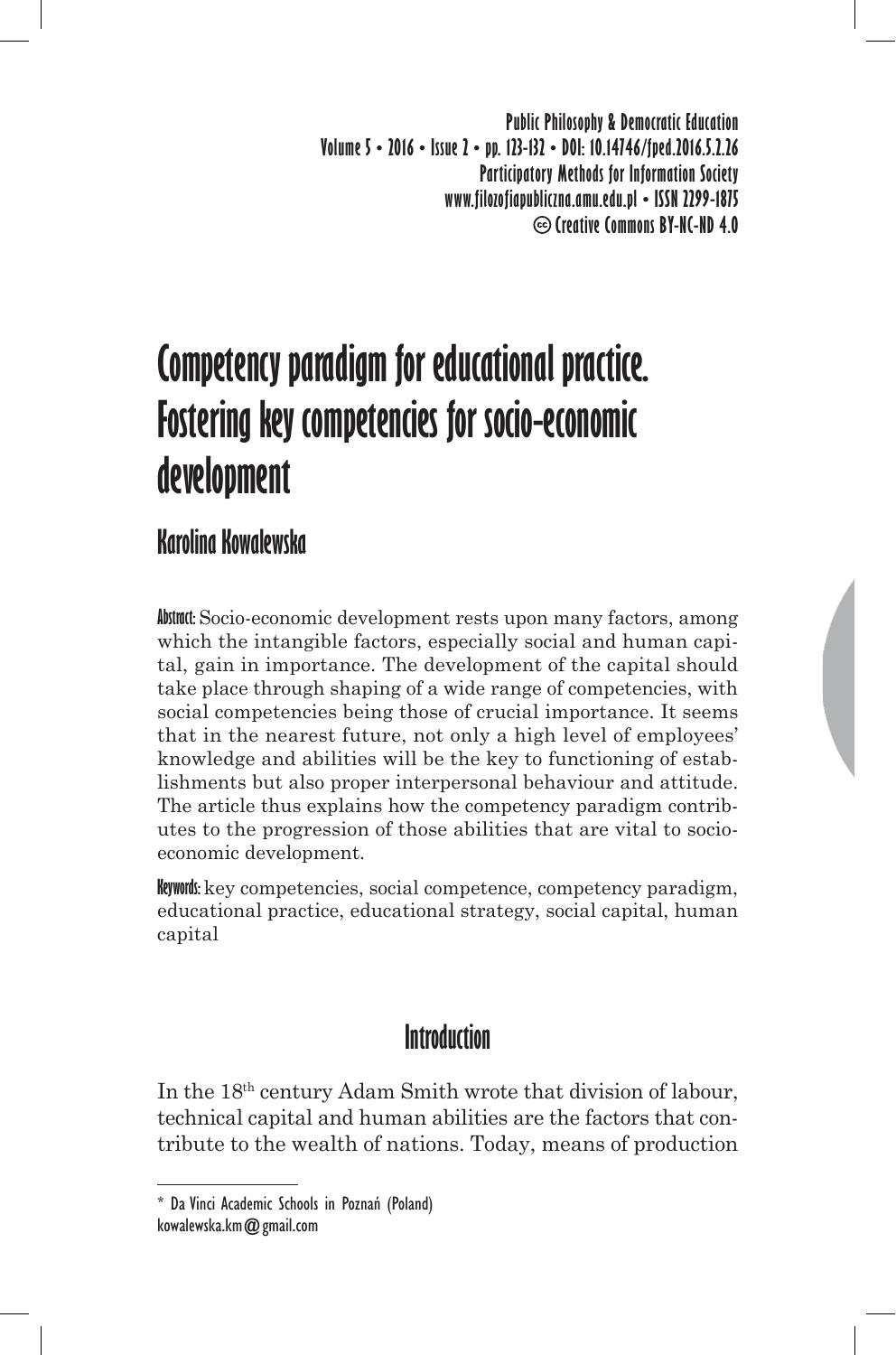and financial resources do not play such critical role and, at the very least, constitute neither sole nor dominating determinants of social development. Surely, they do not constitute components of the so-called *social capital*. Today, the social or human capital remains the intangible resource of economic and social development conditioning. Those, while going beyond the economic sphere, are of great significance to the spheres of economy, administration and culture.

The research conducted within the two aforementioned types of capital and their sources, proffer an evidence for having the indirect influence on the success achieved by the social groups and enterprises. Any negligence within the development of social and human capital augments the arising of the chain of interdependent failures (World Bank, 1995). Thus, in the countries that are aware of that fact, the enterprises and organizations allocate funds for professional qualifications and skills raising. Within the trainings, that are being offered, "the focus is put on enhancement of the engagement and motivation of the employees, encouraging to innovativeness, development of proper organizational culture, effective communication, discovering own talents etc. – all this serves to enlarge knowledge" (Kietliński, 2014, p. 40).

The array of socio-economic changes (the development of technology, telecommunication, Internet, electronic business, new lifestyles etc.), which contributed to modernization of those societies, entail the sphere of intangible resources, which include research results, knowledge in a broad sense, intellectual property, as well as individual and group competencies. World Bank (1995) research proves that the role of social and individual human capital is not to be underestimated not only with within the scope of social but also economic sphere. Social capital of high quality can indirectly influence the growth of economic capital (Grootaert et al., 2004).

## **Towards competency paradigm**

Contemporary management approaches and business or development strategies entail the so-called intangible assets. L. Edvinsson and M. S. Malone (1997) claim that the new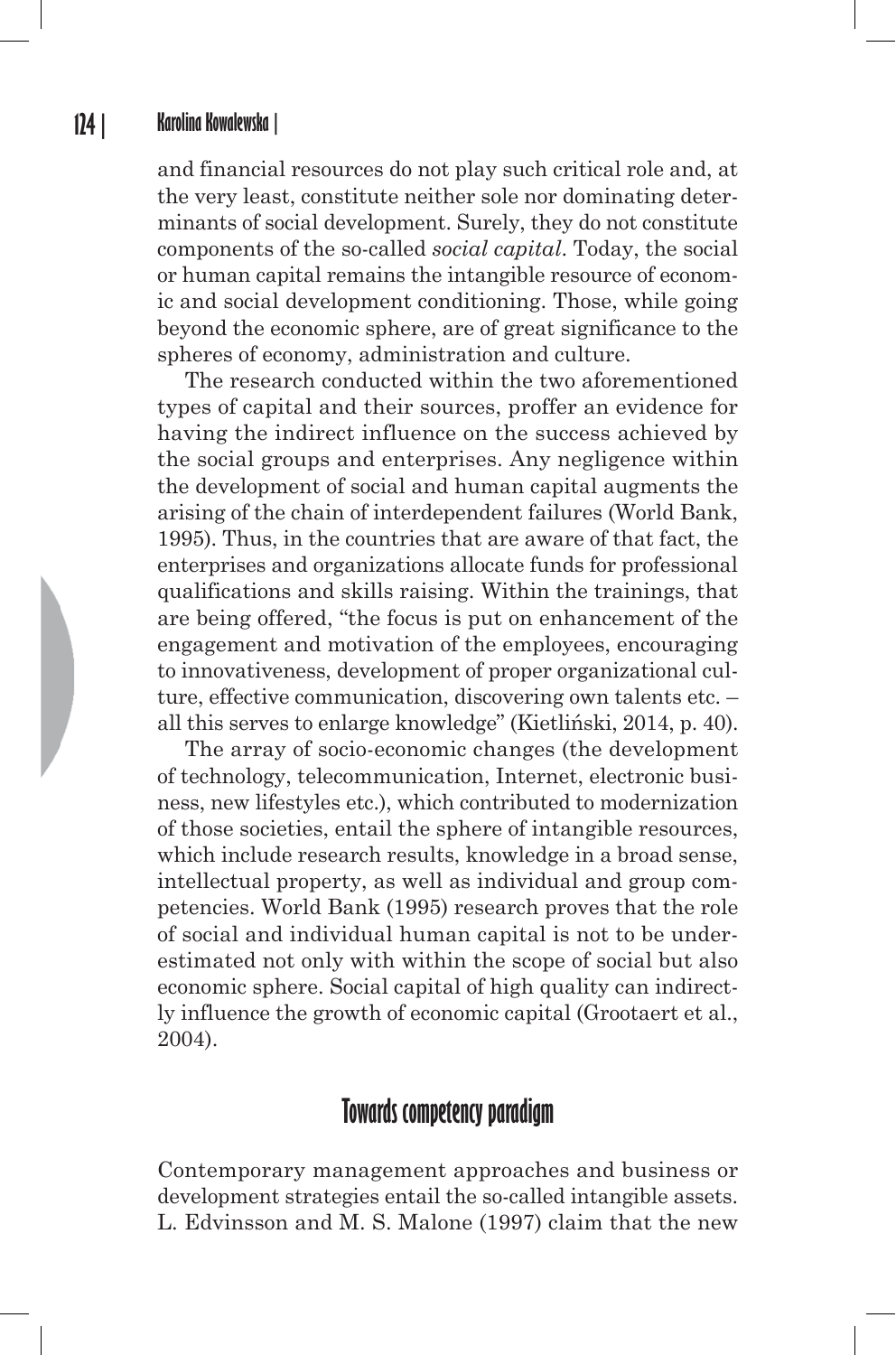type of economy contributes to the allocation of the main value source of each organization within its intellectual capital. Thus, sustainable socio-economic development rests upon the ability to cooperate, interfacing, continuous selfdevelopment of the employees and the organization. Competencies, communicational skills, ability to resolve disputes and to face challenges – they all have an impact on economic growth and the quality of life within a society (Edvinsson & Malone, 1997, pp. 20-23). Tadeusz Oleksyn, in turn, predicts that, in the near future, the core of most organizations will be determined by defined competencies that include knowledge, skills, attitudes and, last but not least, moral activities such as valuing, decision-making, complex problems solving, conflicts and dilemmas resolving (Oleksyn, 2014). The economy, therefore, requires appropriate intangible investments, which will allow for the effective functioning of the individual equipped with adequate competencies.

In the light of the aforementioned, in recent years, one has experienced an increase in interest in the social sciences and the humanities with regard to the determinants, development and measurement of social competence, which constitute the essential element of human capital, and indirectly, social capital. The cultural and civilizational changes requiring the competitiveness and mobility of individuals, the need for life-long education, the collaborative nature of work associated with the need to interact with people with very diverse skills, views, standards and values constitute the challenges for the participation in public life that will increasingly involve appropriate social competencies. This urge has been addressed by the participants of World Economic Forum in Davos 2016, who point to the growth of the role of social competencies within the scope of employee's key competencies after the year of 2020 (World Economic Forum, 2016). The key competencies are not a simple derivative of human cognitive capacity. For the full development of these competencies, an individual requires specialized, permanent education both within the area of professional qualifications and in the sphere of the so-called social competence.

Contemporary education experts, such as Rolf Arnold (1997), speak of a breakthrough in the contemporary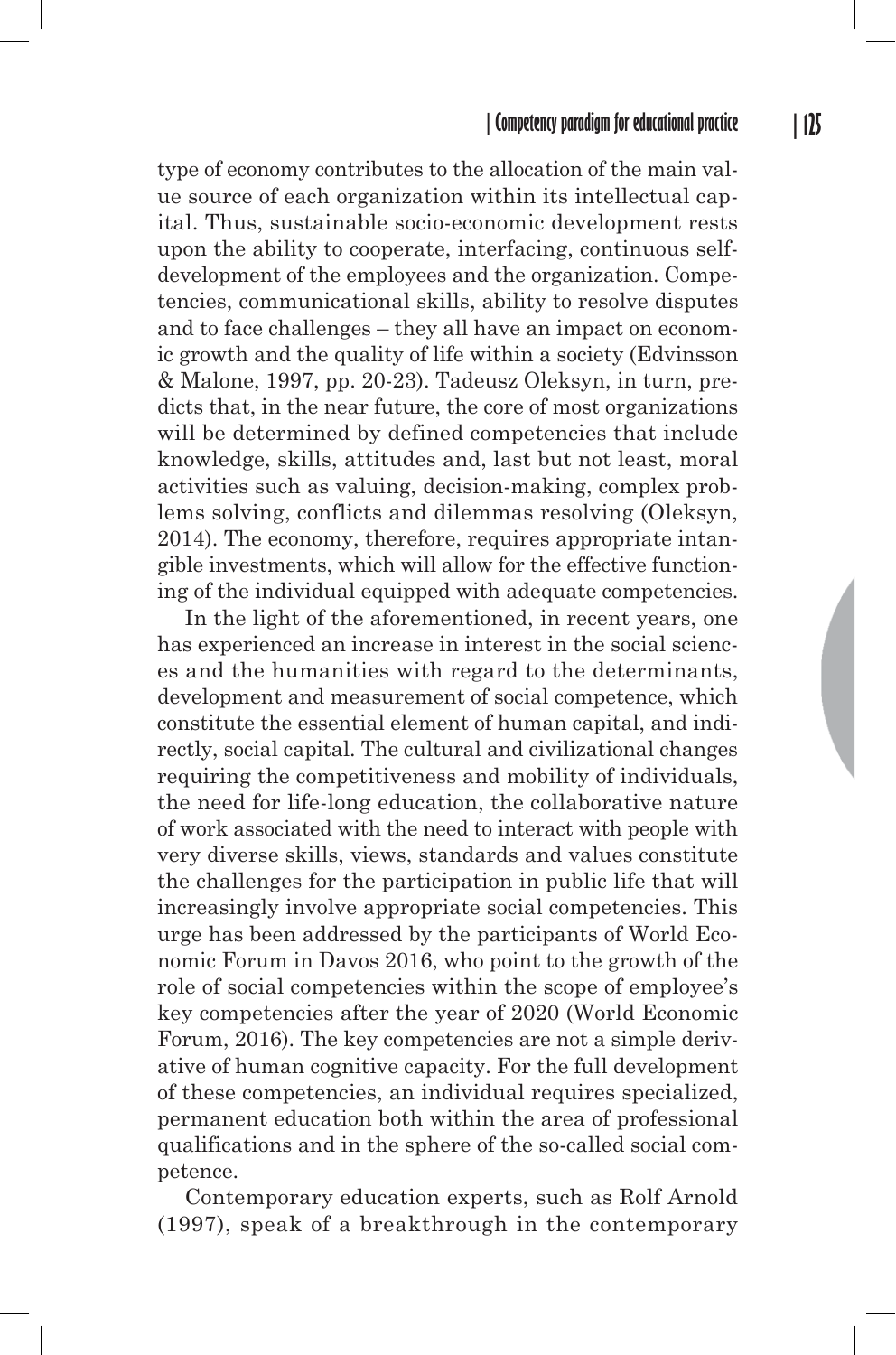#### **126 | Karolina Kowalewska |**

system of life-long education which points to a significant role of competence. They set a competence-oriented training above standard professional qualifications, judging them to be far more effective, more rewarding for the learners and the educators, and contributing to the holistic development of individuals. Such competences are exercised through efficient application of knowledge and skills under regulatory (e.g. legal, ethical) constraints or in the face of social, professional and institutional challenges as well as individual needs and aspirations (Arnold, 1997). It is neither the possession of knowledge and information itself nor the access to social structures that is of importance, but the essential ability to implement them and adjust them properly.

It becomes apparent that the competency paradigm has already emerged as a paradigm of contemporary developmental trends propounding competence-oriented education, self-education and life-long self-improvement. Its focal point is to foster the ability and motivation for continuous self-development, participation in social life, and auto-creation, since only the last three conditions enable effective adaptation of the paradigm to variable living conditions throughout the entire living and professional activity.

### **Key competences**

In order to implement the principles of the competency paradigm, the works have begun on developing a basis for those competences that are significant from the perspective of the demands of modern democratic and economic systems. To that end OECD (2005) has launched *DeSeCo – Definition and Selection of Competencies* project, which aimed for defining key competencies base underlying further goals and measures of education and life-long learning. Thus, for a competence to be called "key" or "basic", it has to be significant both for the functioning of the individual in the society and for the society itself. Key competence is to allow individuals to successfully integrate into different social groups, while simultaneously maintaining their independence and ability to function efficiently in both familiar and unfamiliar environment.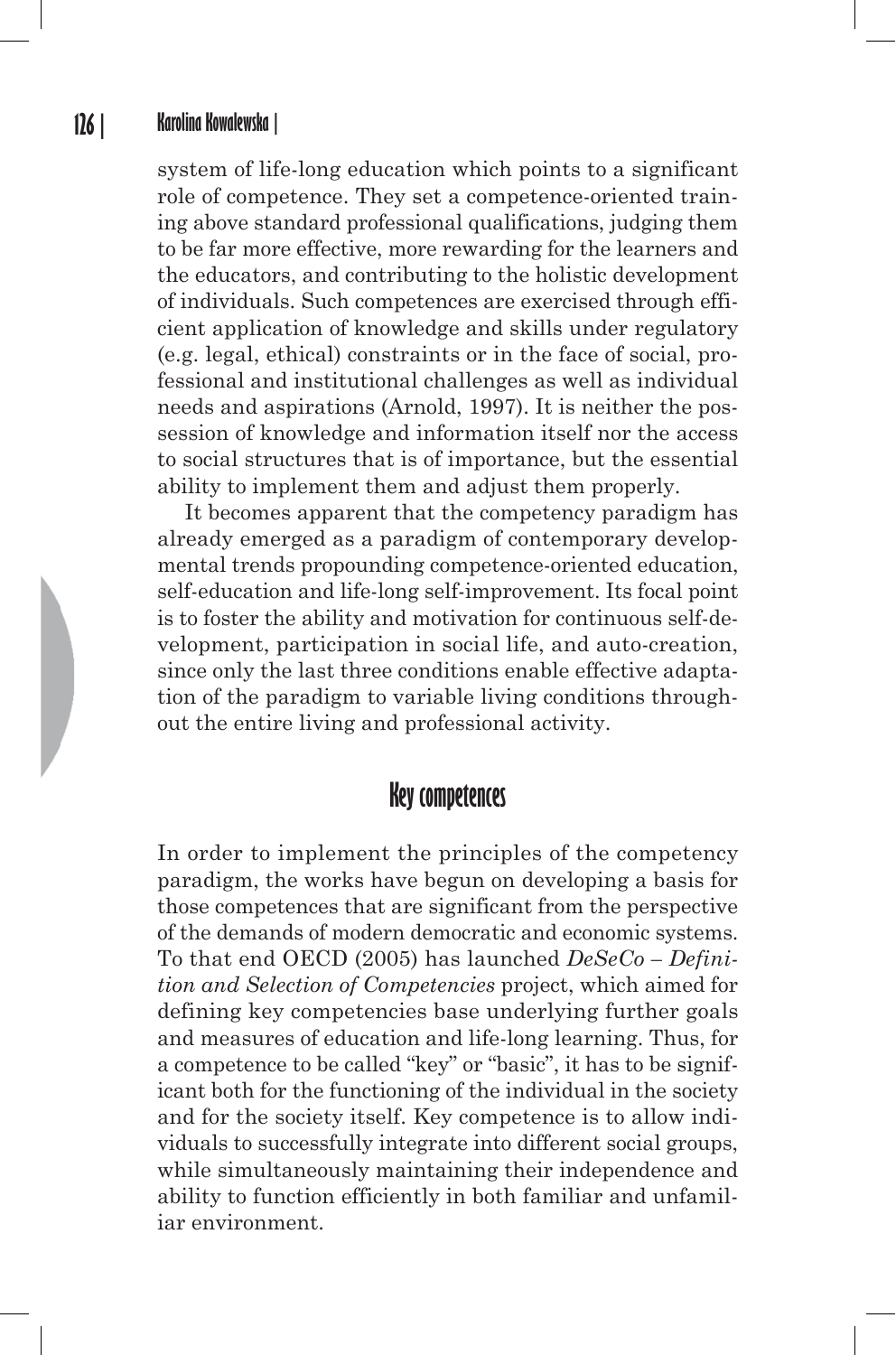The members of modern societies require a wide range of competencies to face the complex challenges of today's world. Nevertheless, creating an exhaustive list of all the competencies, taking into account a vast number of contexts is impractical in terms of policy-making. Therefore, the experts, working on the OECD project, have limited themselves to the optimum by proposing a set of key competencies that would set goals for broadly defined education processes.

OECD (2005) indicates four key competence categories that delineate some key competencies from the perspective of social and economic systems:

**(1) Interactive use of tools**. The need for the use of tools (such as language or information) is emphasized here within the context of interaction with the environment. It is crucial for an individual to understand and master information and communication technologies and socio-cultural technologies so that they can be adapted to the individual's own goals. Within this group the following key competencies have been distinguished:

- 1. *The ability to use language, symbols and text interactively* involves the efficient use of spoken and written language skills, counting and application of other mathematical skills in various situations (OECD, 2005, p. 10).
- 2. *The ability to use knowledge and information interactively* – this competency covers critical analysis of information along with its socio-cultural context; such competence is essential both for understanding participation in information exchange and for informed decision making (OECD, 2005, p. 11).

**(2) The ability to use technology interactively**. Information and communication technologies have the potential to change the way people operate – to enable remote cooperation, to extend information sources, and to facilitate interaction with others. In order to utilize these capabilities, the individuals must possess competencies that go beyond basic technical skills. Not only must they be able to handle technological tools, but also understand their potential, so that they can adapt them to their own conditions and goals and perform their tasks even more efficiently (OECD, 2005, p. 11).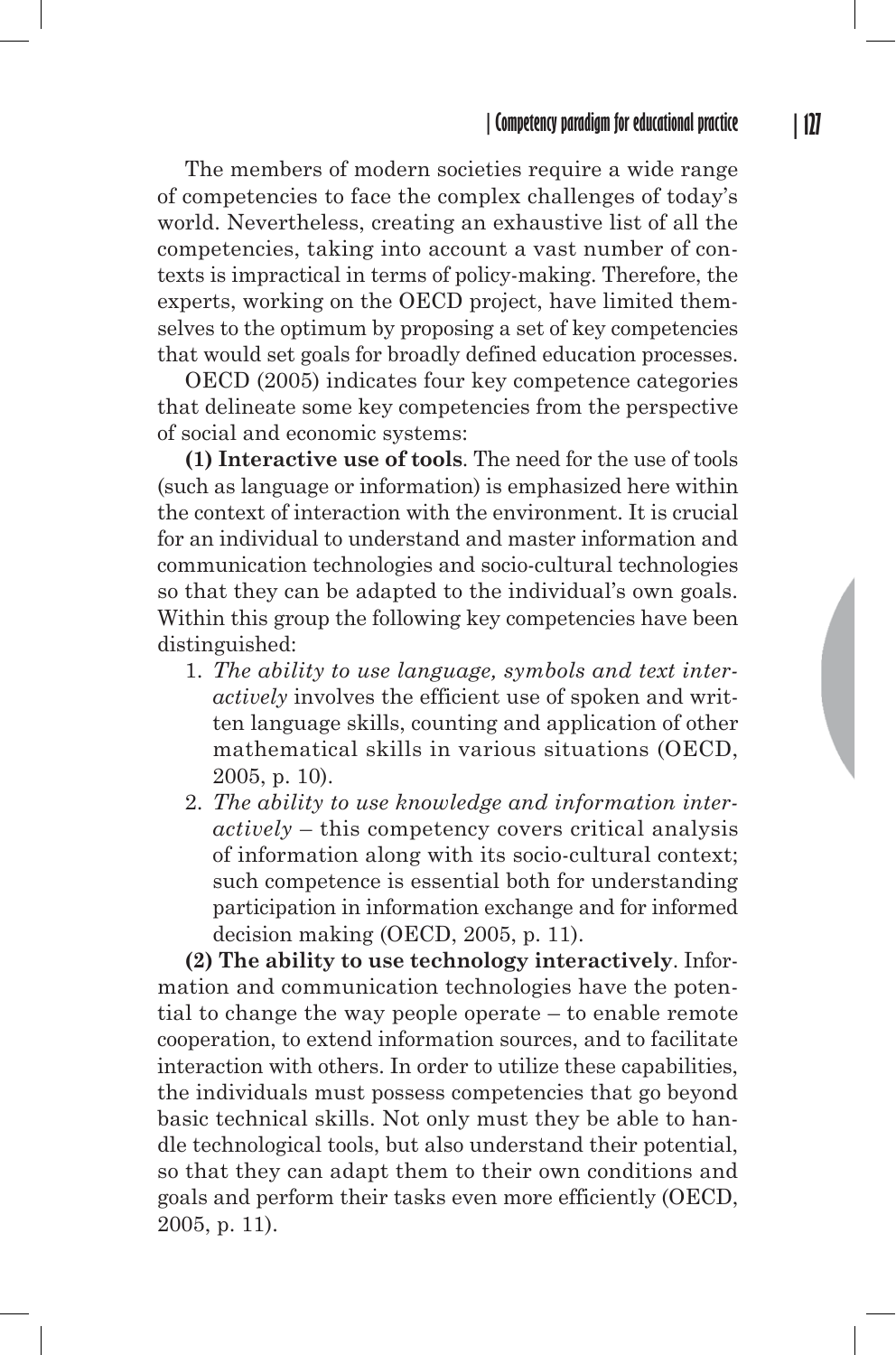**(3) Interacting in heterogeneous groups.** The increasingly interdependent world requires the individuals to be able to build and develop good relationships with others and to collaborate with people of divergent social, ethnic or cultural backgrounds, different views, needs and life goals. Within this group the following key competences have been distinguished:

- 1. *The ability to relate well to others* is increasingly valued within the economic sphere. It assumes that people are able to respect and mutually appreciate their values, beliefs, cultural and historical backgrounds in order to create an inclusive environment that is hospitable and optimal for development. Empathy, effective emotion management and ability to cooperate – they all constitute basic components of good relationships with people (OECD, 2005, p. 15).
- 2. *The ability to manage conflicts* is the key to effective conflict resolution, which is recognized as a process that can and has to be managed constructively, not escalated and denied. This competence obliges to take into account the interests and needs of all parties of the conflict and to seek solutions, with each party having its share and profiting from it. Conflict management must, therefore, include the following capabilities: ability to analyze problems and interests (e.g. recognition of merit, division of labour); ability to perceive the origins of conflict and justification of the cause; ability to perceive the spheres of agreement and disagreement; ability to revise the problem; ability to define priority needs and goals, ability to evaluate what the parties are prepared to give up, and on what basis (OECD, 2005, p. 13).

**(4) Acting autonomously.** Individuals, capable of autonomous actions, must be able to take on the responsibility for managing their own lives, be able to place their lives in a broader social context, and to make nondependent decisions (i.e. nonconformist decisions, which may, however, take into account the reasons acknowledged within the discourse and interpersonal deliberation) (OECD, 2005, p. 5). Within this group the following key competences have been distinguished: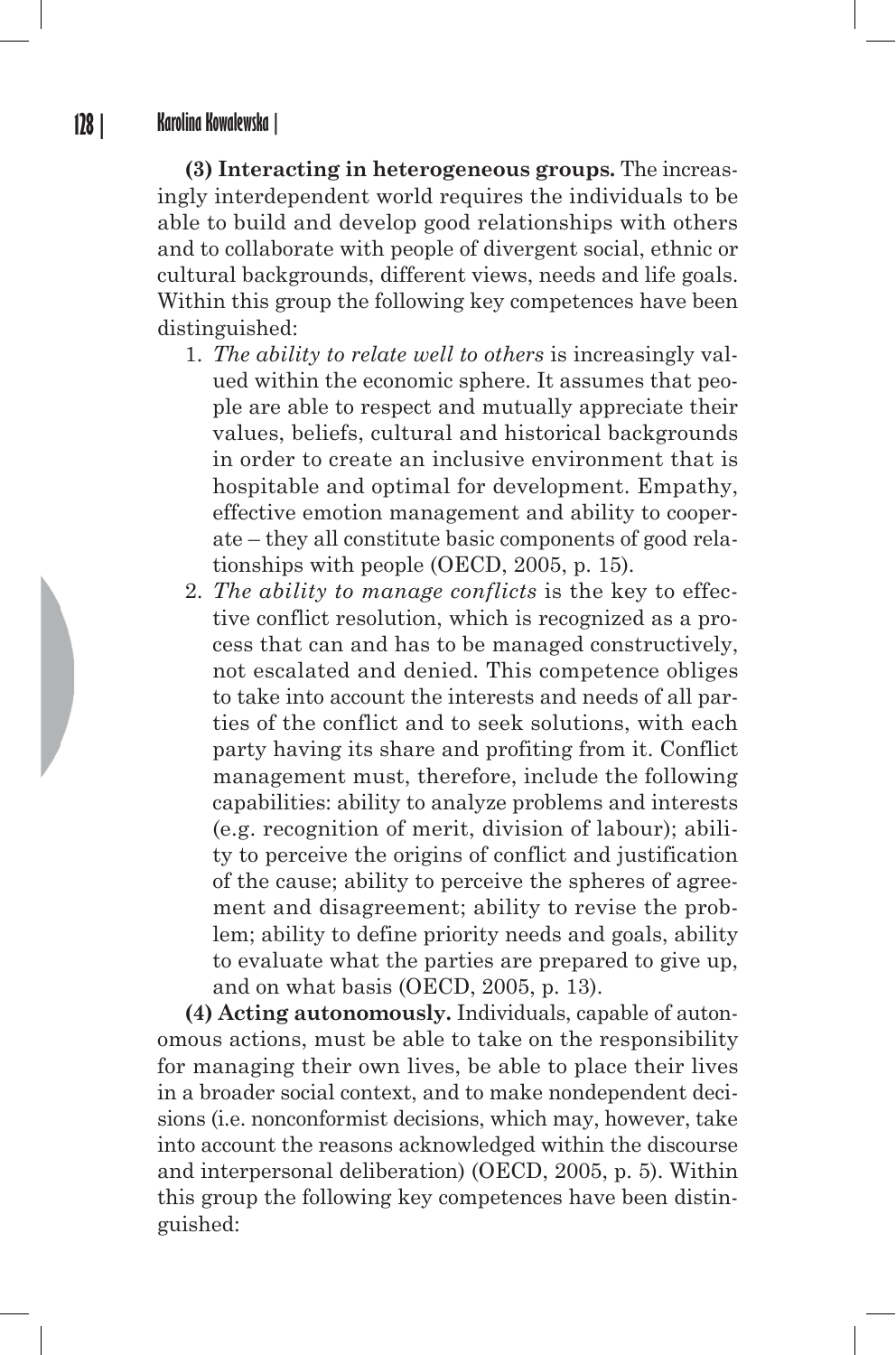- 1. *The ability to act within the big picture* is the ability to understand and consider the broader context of actions and decisions. It also includes the ability to refer one's own decisions and actions to the relevant social norms, social and economic institutions. This competence requires i.a. the knowledge of the system in which an individual functions, identification of the direct and indirect consequences of their activities, or the ability to choose between various options by reflecting on their potential effects on individual and common standards and goals (OECD, 2005, pp. 14-15).
- 2. *The ability to form and conduct life plans and personal projects* requires individuals to perceive their own lives as an organized narrative, with a tangible purpose and sense, also in the face of an environment subjected to constant changes. It presupposes an orientation to the future as a life project, which, in turn, implies optimism and potential development, always considered in the light of viable opportunities (OECD, 2005, p. 15).
- 3. *The ability to assert rights, interests, limits and needs* is of great importance both within the context of structural rights and in the context of defending the interests of individual rights in everyday life. Although most of the rights and needs of an individual are established and protected by formal legal or contractual agreements, ultimately their actual implementation depends on individuals' ability to identify and evaluate their rights, needs and interests, to pursue them actively and defend them. This requires an individual to participate in democratic institutions and in local and national political processes. This competence pertains to the ability to understand one's own interests (e.g. in the elections), knowledge of the written rules and principles, or argumentation of one's own needs and rights (OECD, 2005, p. 15).

## **Concluding remarks**

All of the key competencies identified above constitute a coherent set, which incorporates almost the entire range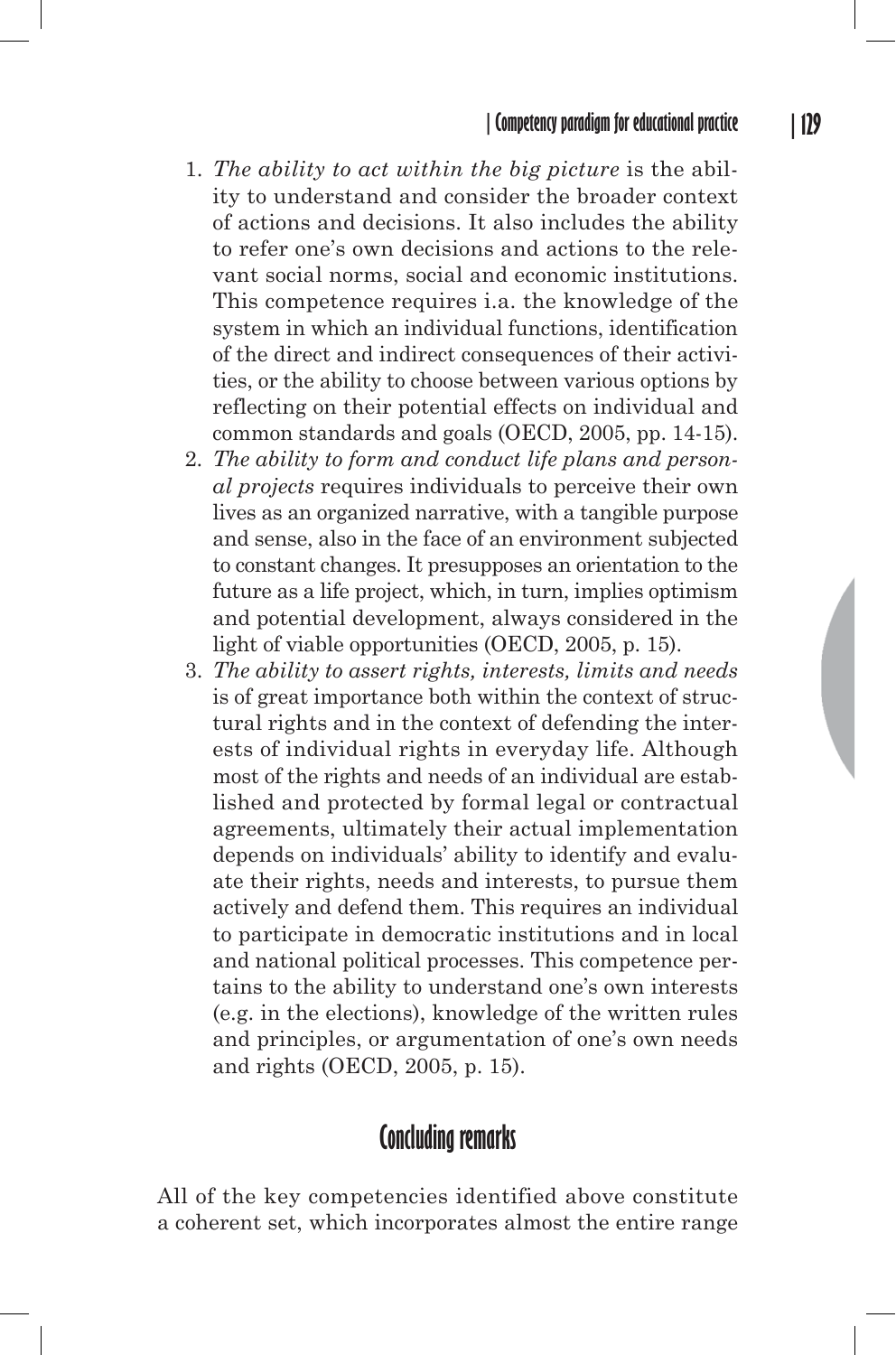#### **130 | Karolina Kowalewska |**

of life areas of an individual. Social or interpersonal competences are assumed to be equal to instrumental or systemic competences. The authors of the lists of competencies emphasize that each competence is of equally crucial importance, with neither of them being superior.

Equality in the context of competence ideals means that all competencies are equally important for social and economic integration processes. Perhaps some of them will be less important to the citizens of those societies that have not yet experienced multiculturalism, multilingualism and pluralism. Nonetheless, when one is to examine the most important educational documents in the EU (cf. European Commission, 2013, 2014a, 2014b) or national educational and developmental strategies (cf. Boni, 2013), it is the social competence that is declared to be a priority for modern education.

The task of the development of key competencies is to emphasize their role and promote them in knowledgebased society institutions, especially in education. They are the guarantor of social cohesion, innovation, productivity and competitiveness of societies. Individually – they affect citizenship, active participation in public life, effective functioning of the labour market, flexibility and adaptability, personal development, self-fulfilment and family life.

*Translated from Polish by Zuzanna Bonecka*

## **References**

- Arnold, R. (1997). Von der Weiterbildung zur Kompetenzentwicklung. Neue Denkmodelle und Gestaltungsansätze in einem sich verändernden Handlungsfeld. *Kompetenzentwicklung*, 97, 253-307.
- Boni, M. (Ed.) (2013). *Polska 2030. Trzecia fala nowoczesności. Długookresowa Strategia Rozwoju Kraju.* Warszawa: Kancelaria Rady Ministrów.
- Edvinsson, L., Malone, M.S. (1997). *Intellectual Capital*, London: Piatkus.
- European Commission/EACEA/Eurydice (2013). *Education and Training in Europe 2020: Responses from the EU Member States.* Eurydice Report. Luxembourg: Publications Office of the European Union.